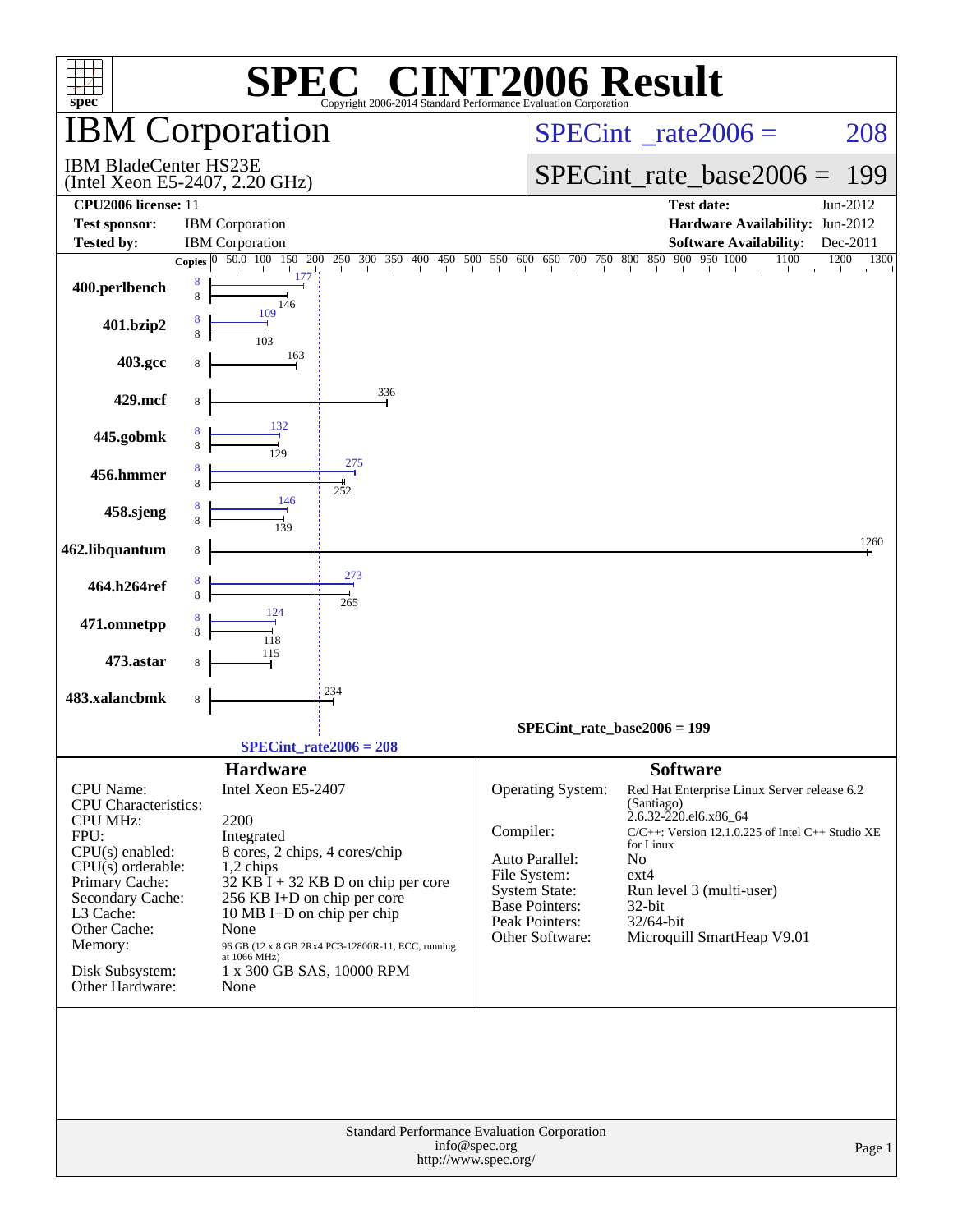

## IBM Corporation

## SPECint rate $2006 = 208$

#### IBM BladeCenter HS23E

(Intel Xeon E5-2407, 2.20 GHz)

[SPECint\\_rate\\_base2006 =](http://www.spec.org/auto/cpu2006/Docs/result-fields.html#SPECintratebase2006) 199

**[CPU2006 license:](http://www.spec.org/auto/cpu2006/Docs/result-fields.html#CPU2006license)** 11 **[Test date:](http://www.spec.org/auto/cpu2006/Docs/result-fields.html#Testdate)** Jun-2012 **[Test sponsor:](http://www.spec.org/auto/cpu2006/Docs/result-fields.html#Testsponsor)** IBM Corporation **IBM** Corporation **[Hardware Availability:](http://www.spec.org/auto/cpu2006/Docs/result-fields.html#HardwareAvailability)** Jun-2012 **[Tested by:](http://www.spec.org/auto/cpu2006/Docs/result-fields.html#Testedby)** IBM Corporation **[Software Availability:](http://www.spec.org/auto/cpu2006/Docs/result-fields.html#SoftwareAvailability)** Dec-2011

#### **[Results Table](http://www.spec.org/auto/cpu2006/Docs/result-fields.html#ResultsTable)**

|                    | <b>Base</b>   |                |              |                                                                                                          |            |                |                  | <b>Peak</b>   |                |              |                |              |                |              |
|--------------------|---------------|----------------|--------------|----------------------------------------------------------------------------------------------------------|------------|----------------|------------------|---------------|----------------|--------------|----------------|--------------|----------------|--------------|
| <b>Benchmark</b>   | <b>Copies</b> | <b>Seconds</b> | <b>Ratio</b> | <b>Seconds</b>                                                                                           | Ratio      | <b>Seconds</b> | Ratio            | <b>Copies</b> | <b>Seconds</b> | <b>Ratio</b> | <b>Seconds</b> | <b>Ratio</b> | <b>Seconds</b> | <b>Ratio</b> |
| 400.perlbench      | 8             | 536            | 146          | 535                                                                                                      | 146        | 537            | 146 <sup>I</sup> | 8             | 441            | 177          | 441            | 177          | 441            | 177          |
| 401.bzip2          | 8             | 748            | 103          | 749                                                                                                      | 103        | 748            | <b>103</b>       | 8             | 708            | 109          | 708            | 109          | 709            | 109          |
| $403.\mathrm{gcc}$ |               | 395            | 163          | 395                                                                                                      | 163        | 395            | 163 <sup>I</sup> | 8             | 395            | 163          | 395            | 163          | 395            | 163          |
| $429$ .mcf         | 8             | 217            | 336          | 217                                                                                                      | 337        | 218            | 335              | 8             | 217            | 336          | 217            | 337          | 218            | 335          |
| $445$ .gobmk       | 8             | 649            | <u>129</u>   | 649                                                                                                      | 129        | 649            | 129              | 8             | 638            | 132          | 637            | 132          | 638            | 132          |
| 456.hmmer          | 8             | 296            | 252          | 292                                                                                                      | 255        | 297            | 251              | 8             | 272            | 275          | 271            | 275          | 272            | 274          |
| $458$ .sjeng       | 8             | 695            | 139          | 694                                                                                                      | 139        | 694            | 139 <sub>l</sub> | 8             | 663            | 146          | 663            | 146          | 664            | 146          |
| 462.libquantum     | 8             | 133            | 1250         | 132                                                                                                      | 1260       | 132            | 1260             | 8             | 133            | 1250         | 132            | 1260         | 132            | 1260         |
| 464.h264ref        | 8             | 668            | 265          | 669                                                                                                      | 265        | 668            | 265              | 8             | 649            | 273          | 649            | 273          | 649            | 273          |
| 471.omnetpp        | 8             | 425            | 118          | 423                                                                                                      | 118        | 425            | <b>118</b>       | 8             | 404            | 124          | 405            | 123          | 405            | <u>124</u>   |
| $473$ . astar      | 8             | 487            | 115          | 486                                                                                                      | <b>115</b> | 486            | 116              | 8             | 487            | 115          | 486            | 115          | 486            | 116          |
| 483.xalancbmk      | 8             | 236            | 234          | 236                                                                                                      | 234        | 236            | 234              | 8             | 236            | 234          | 236            | 234          | 236            | 234          |
|                    |               |                |              | Results appear in the order in which they were run. Bold underlined text indicates a median measurement. |            |                |                  |               |                |              |                |              |                |              |

#### **[Submit Notes](http://www.spec.org/auto/cpu2006/Docs/result-fields.html#SubmitNotes)**

 The numactl mechanism was used to bind copies to processors. The config file option 'submit' was used to generate numactl commands to bind each copy to a specific processor. For details, please see the config file.

#### **[Operating System Notes](http://www.spec.org/auto/cpu2006/Docs/result-fields.html#OperatingSystemNotes)**

Stack size set to unlimited using "ulimit -s unlimited"

#### **[Platform Notes](http://www.spec.org/auto/cpu2006/Docs/result-fields.html#PlatformNotes)**

 Operating Mode set to Maximum Perfomance in BIOS Sysinfo program /cpu2006.1.2/config/sysinfo.rev6800 \$Rev: 6800 \$ \$Date:: 2011-10-11 #\$ 6f2ebdff5032aaa42e583f96b07f99d3 running on angleshark-pete Fri Jun 8 16:06:58 2012 This section contains SUT (System Under Test) info as seen by some common utilities. To remove or add to this section, see: <http://www.spec.org/cpu2006/Docs/config.html#sysinfo> From /proc/cpuinfo model name : Intel(R) Xeon(R) CPU E5-2407 0 @ 2.20GHz 2 "physical id"s (chips) 8 "processors" cores, siblings (Caution: counting these is hw and system dependent. The following excerpts from /proc/cpuinfo might not be reliable. Use with caution.) cpu cores : 4 Continued on next page

Standard Performance Evaluation Corporation [info@spec.org](mailto:info@spec.org) <http://www.spec.org/>

Page 2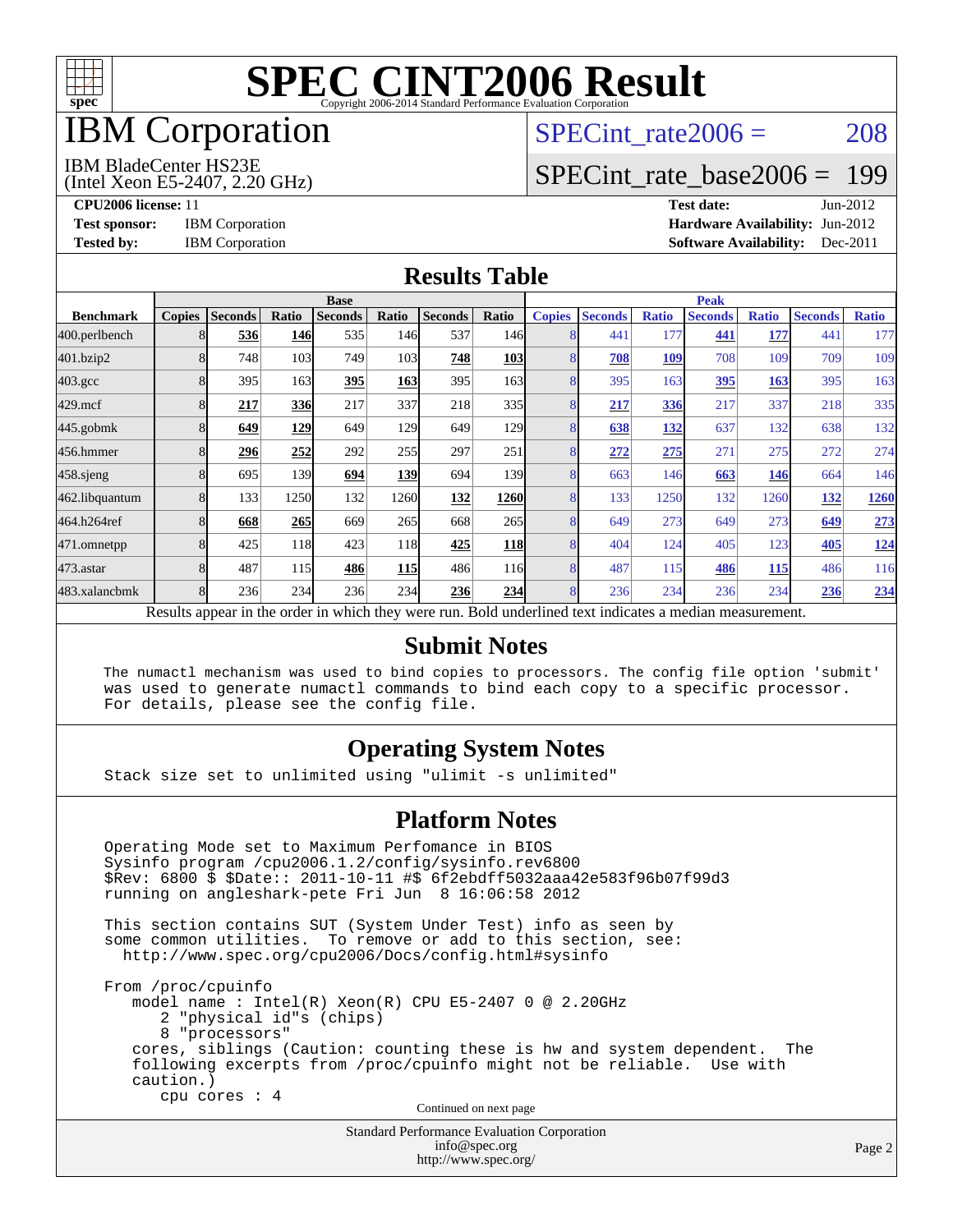

IBM Corporation

SPECint rate $2006 = 208$ 

[SPECint\\_rate\\_base2006 =](http://www.spec.org/auto/cpu2006/Docs/result-fields.html#SPECintratebase2006) 199

**[Test sponsor:](http://www.spec.org/auto/cpu2006/Docs/result-fields.html#Testsponsor)** IBM Corporation **[Hardware Availability:](http://www.spec.org/auto/cpu2006/Docs/result-fields.html#HardwareAvailability)** Jun-2012 **[Tested by:](http://www.spec.org/auto/cpu2006/Docs/result-fields.html#Testedby)** IBM Corporation **IBM** Corporation **[Software Availability:](http://www.spec.org/auto/cpu2006/Docs/result-fields.html#SoftwareAvailability)** Dec-2011

(Intel Xeon E5-2407, 2.20 GHz) IBM BladeCenter HS23E

**[CPU2006 license:](http://www.spec.org/auto/cpu2006/Docs/result-fields.html#CPU2006license)** 11 **[Test date:](http://www.spec.org/auto/cpu2006/Docs/result-fields.html#Testdate)** Jun-2012

#### **[Platform Notes \(Continued\)](http://www.spec.org/auto/cpu2006/Docs/result-fields.html#PlatformNotes)**

 siblings : 4 physical 0: cores 0 1 2 3 physical 1: cores 0 1 2 3 cache size : 10240 KB From /proc/meminfo MemTotal: 99044276 kB HugePages\_Total: 0<br>Hugepagesize: 2048 kB Hugepagesize: /usr/bin/lsb\_release -d Red Hat Enterprise Linux Server release 6.2 (Santiago) From /etc/\*release\* /etc/\*version\* redhat-release: Red Hat Enterprise Linux Server release 6.2 (Santiago) system-release: Red Hat Enterprise Linux Server release 6.2 (Santiago) system-release-cpe: cpe:/o:redhat:enterprise\_linux:6server:ga:server uname -a: Linux angleshark-pete 2.6.32-220.el6.x86\_64 #1 SMP Wed Nov 9 08:03:13 EST 2011 x86\_64 x86\_64 x86\_64 GNU/Linux run-level 3 Jun 8 15:07 SPEC is set to: /cpu2006.1.2<br>Filesystem Type Size Type Size Used Avail Use% Mounted on /dev/mapper/vg\_anglesharkpet-lv\_root ext4 265G 36G 217G 15% / Additional information from dmidecode: Memory: 6x Micron 36JDYS1G72PZ-1G6M1 8 GB 1600 MHz 2 rank 6x Samsung M392B1K70DM0-CK0 8 GB 1600 MHz 2 rank

(End of data from sysinfo program)

#### **[General Notes](http://www.spec.org/auto/cpu2006/Docs/result-fields.html#GeneralNotes)**

Environment variables set by runspec before the start of the run: LD\_LIBRARY\_PATH = "/cpu2006.1.2/libs/32:/cpu2006.1.2/libs/64"

 Binaries compiled on a system with 1x Core i7-860 CPU + 8GB memory using RHEL5.5 Transparent Huge Pages enabled with: echo always > /sys/kernel/mm/redhat\_transparent\_hugepage/enabled Filesystem page cache cleared with: echo 1> /proc/sys/vm/drop\_caches runspec command invoked through numactl i.e.: numactl --interleave=all runspec <etc>

> Standard Performance Evaluation Corporation [info@spec.org](mailto:info@spec.org) <http://www.spec.org/>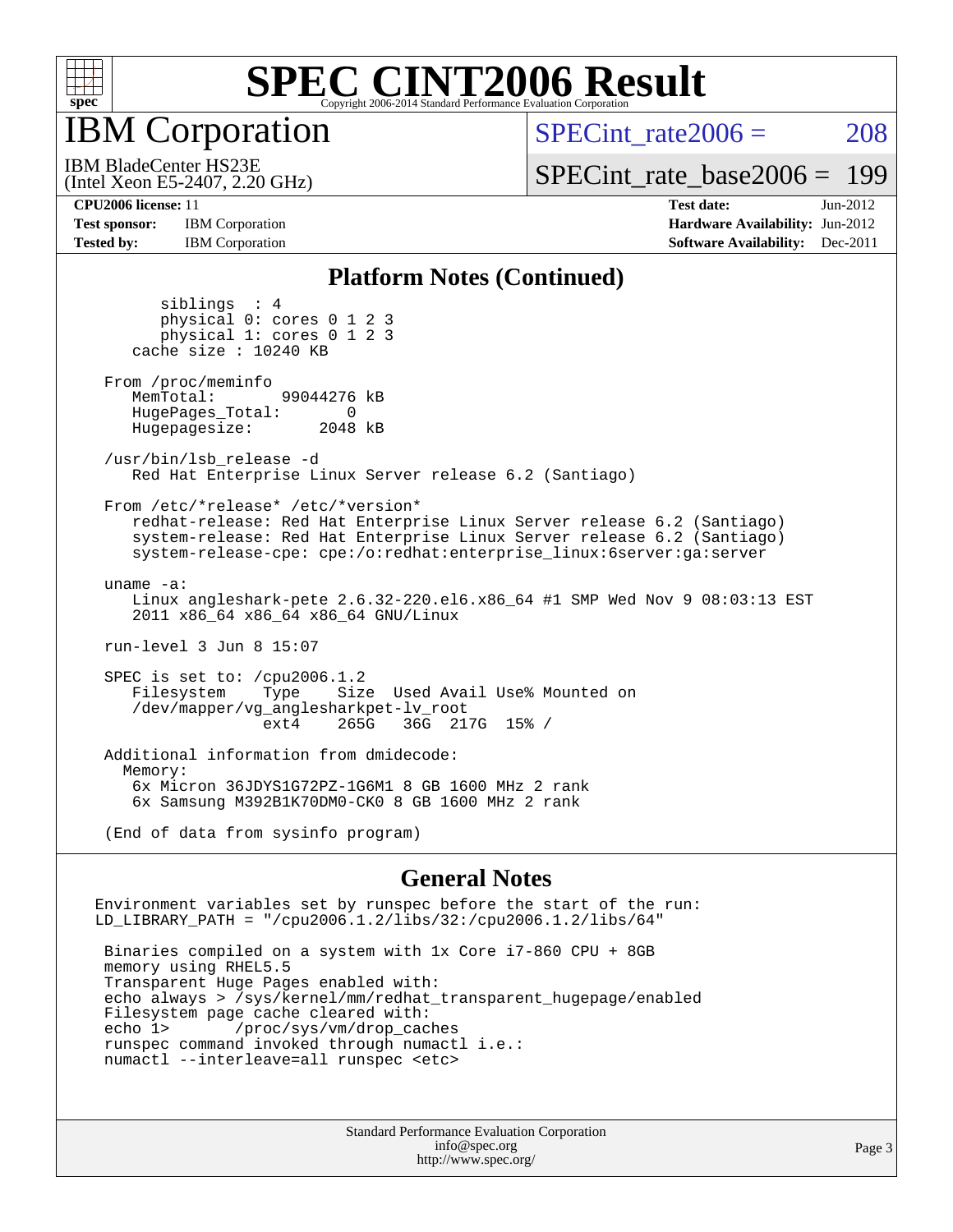

## IBM Corporation

SPECint rate $2006 = 208$ 

(Intel Xeon E5-2407, 2.20 GHz) IBM BladeCenter HS23E

[SPECint\\_rate\\_base2006 =](http://www.spec.org/auto/cpu2006/Docs/result-fields.html#SPECintratebase2006) 199

**[Test sponsor:](http://www.spec.org/auto/cpu2006/Docs/result-fields.html#Testsponsor)** IBM Corporation **[Hardware Availability:](http://www.spec.org/auto/cpu2006/Docs/result-fields.html#HardwareAvailability)** Jun-2012

**[CPU2006 license:](http://www.spec.org/auto/cpu2006/Docs/result-fields.html#CPU2006license)** 11 **[Test date:](http://www.spec.org/auto/cpu2006/Docs/result-fields.html#Testdate)** Jun-2012 **[Tested by:](http://www.spec.org/auto/cpu2006/Docs/result-fields.html#Testedby)** IBM Corporation **[Software Availability:](http://www.spec.org/auto/cpu2006/Docs/result-fields.html#SoftwareAvailability)** Dec-2011

## **[Base Compiler Invocation](http://www.spec.org/auto/cpu2006/Docs/result-fields.html#BaseCompilerInvocation)**

[C benchmarks](http://www.spec.org/auto/cpu2006/Docs/result-fields.html#Cbenchmarks):  $\text{icc}$   $-\text{m32}$ 

[C++ benchmarks:](http://www.spec.org/auto/cpu2006/Docs/result-fields.html#CXXbenchmarks) [icpc -m32](http://www.spec.org/cpu2006/results/res2012q3/cpu2006-20120618-23000.flags.html#user_CXXbase_intel_icpc_4e5a5ef1a53fd332b3c49e69c3330699)

### **[Base Portability Flags](http://www.spec.org/auto/cpu2006/Docs/result-fields.html#BasePortabilityFlags)**

 400.perlbench: [-DSPEC\\_CPU\\_LINUX\\_IA32](http://www.spec.org/cpu2006/results/res2012q3/cpu2006-20120618-23000.flags.html#b400.perlbench_baseCPORTABILITY_DSPEC_CPU_LINUX_IA32) 462.libquantum: [-DSPEC\\_CPU\\_LINUX](http://www.spec.org/cpu2006/results/res2012q3/cpu2006-20120618-23000.flags.html#b462.libquantum_baseCPORTABILITY_DSPEC_CPU_LINUX) 483.xalancbmk: [-DSPEC\\_CPU\\_LINUX](http://www.spec.org/cpu2006/results/res2012q3/cpu2006-20120618-23000.flags.html#b483.xalancbmk_baseCXXPORTABILITY_DSPEC_CPU_LINUX)

### **[Base Optimization Flags](http://www.spec.org/auto/cpu2006/Docs/result-fields.html#BaseOptimizationFlags)**

[C benchmarks](http://www.spec.org/auto/cpu2006/Docs/result-fields.html#Cbenchmarks):

[-xSSE4.2](http://www.spec.org/cpu2006/results/res2012q3/cpu2006-20120618-23000.flags.html#user_CCbase_f-xSSE42_f91528193cf0b216347adb8b939d4107) [-ipo](http://www.spec.org/cpu2006/results/res2012q3/cpu2006-20120618-23000.flags.html#user_CCbase_f-ipo) [-O3](http://www.spec.org/cpu2006/results/res2012q3/cpu2006-20120618-23000.flags.html#user_CCbase_f-O3) [-no-prec-div](http://www.spec.org/cpu2006/results/res2012q3/cpu2006-20120618-23000.flags.html#user_CCbase_f-no-prec-div) [-opt-prefetch](http://www.spec.org/cpu2006/results/res2012q3/cpu2006-20120618-23000.flags.html#user_CCbase_f-opt-prefetch) [-opt-mem-layout-trans=3](http://www.spec.org/cpu2006/results/res2012q3/cpu2006-20120618-23000.flags.html#user_CCbase_f-opt-mem-layout-trans_a7b82ad4bd7abf52556d4961a2ae94d5)

[C++ benchmarks:](http://www.spec.org/auto/cpu2006/Docs/result-fields.html#CXXbenchmarks)

[-xSSE4.2](http://www.spec.org/cpu2006/results/res2012q3/cpu2006-20120618-23000.flags.html#user_CXXbase_f-xSSE42_f91528193cf0b216347adb8b939d4107) [-ipo](http://www.spec.org/cpu2006/results/res2012q3/cpu2006-20120618-23000.flags.html#user_CXXbase_f-ipo) [-O3](http://www.spec.org/cpu2006/results/res2012q3/cpu2006-20120618-23000.flags.html#user_CXXbase_f-O3) [-no-prec-div](http://www.spec.org/cpu2006/results/res2012q3/cpu2006-20120618-23000.flags.html#user_CXXbase_f-no-prec-div) [-opt-prefetch](http://www.spec.org/cpu2006/results/res2012q3/cpu2006-20120618-23000.flags.html#user_CXXbase_f-opt-prefetch) [-opt-mem-layout-trans=3](http://www.spec.org/cpu2006/results/res2012q3/cpu2006-20120618-23000.flags.html#user_CXXbase_f-opt-mem-layout-trans_a7b82ad4bd7abf52556d4961a2ae94d5) [-Wl,-z,muldefs](http://www.spec.org/cpu2006/results/res2012q3/cpu2006-20120618-23000.flags.html#user_CXXbase_link_force_multiple1_74079c344b956b9658436fd1b6dd3a8a) [-L/smartheap -lsmartheap](http://www.spec.org/cpu2006/results/res2012q3/cpu2006-20120618-23000.flags.html#user_CXXbase_SmartHeap_7c9e394a5779e1a7fec7c221e123830c)

### **[Base Other Flags](http://www.spec.org/auto/cpu2006/Docs/result-fields.html#BaseOtherFlags)**

[C benchmarks](http://www.spec.org/auto/cpu2006/Docs/result-fields.html#Cbenchmarks):

403.gcc: [-Dalloca=\\_alloca](http://www.spec.org/cpu2006/results/res2012q3/cpu2006-20120618-23000.flags.html#b403.gcc_baseEXTRA_CFLAGS_Dalloca_be3056838c12de2578596ca5467af7f3)

## **[Peak Compiler Invocation](http://www.spec.org/auto/cpu2006/Docs/result-fields.html#PeakCompilerInvocation)**

[C benchmarks \(except as noted below\)](http://www.spec.org/auto/cpu2006/Docs/result-fields.html#Cbenchmarksexceptasnotedbelow): [icc -m32](http://www.spec.org/cpu2006/results/res2012q3/cpu2006-20120618-23000.flags.html#user_CCpeak_intel_icc_5ff4a39e364c98233615fdd38438c6f2) 400.perlbench: [icc -m64](http://www.spec.org/cpu2006/results/res2012q3/cpu2006-20120618-23000.flags.html#user_peakCCLD400_perlbench_intel_icc_64bit_bda6cc9af1fdbb0edc3795bac97ada53) 401.bzip2: [icc -m64](http://www.spec.org/cpu2006/results/res2012q3/cpu2006-20120618-23000.flags.html#user_peakCCLD401_bzip2_intel_icc_64bit_bda6cc9af1fdbb0edc3795bac97ada53)

456.hmmer: [icc -m64](http://www.spec.org/cpu2006/results/res2012q3/cpu2006-20120618-23000.flags.html#user_peakCCLD456_hmmer_intel_icc_64bit_bda6cc9af1fdbb0edc3795bac97ada53)

458.sjeng: [icc -m64](http://www.spec.org/cpu2006/results/res2012q3/cpu2006-20120618-23000.flags.html#user_peakCCLD458_sjeng_intel_icc_64bit_bda6cc9af1fdbb0edc3795bac97ada53)

```
C++ benchmarks: 
icpc -m32
```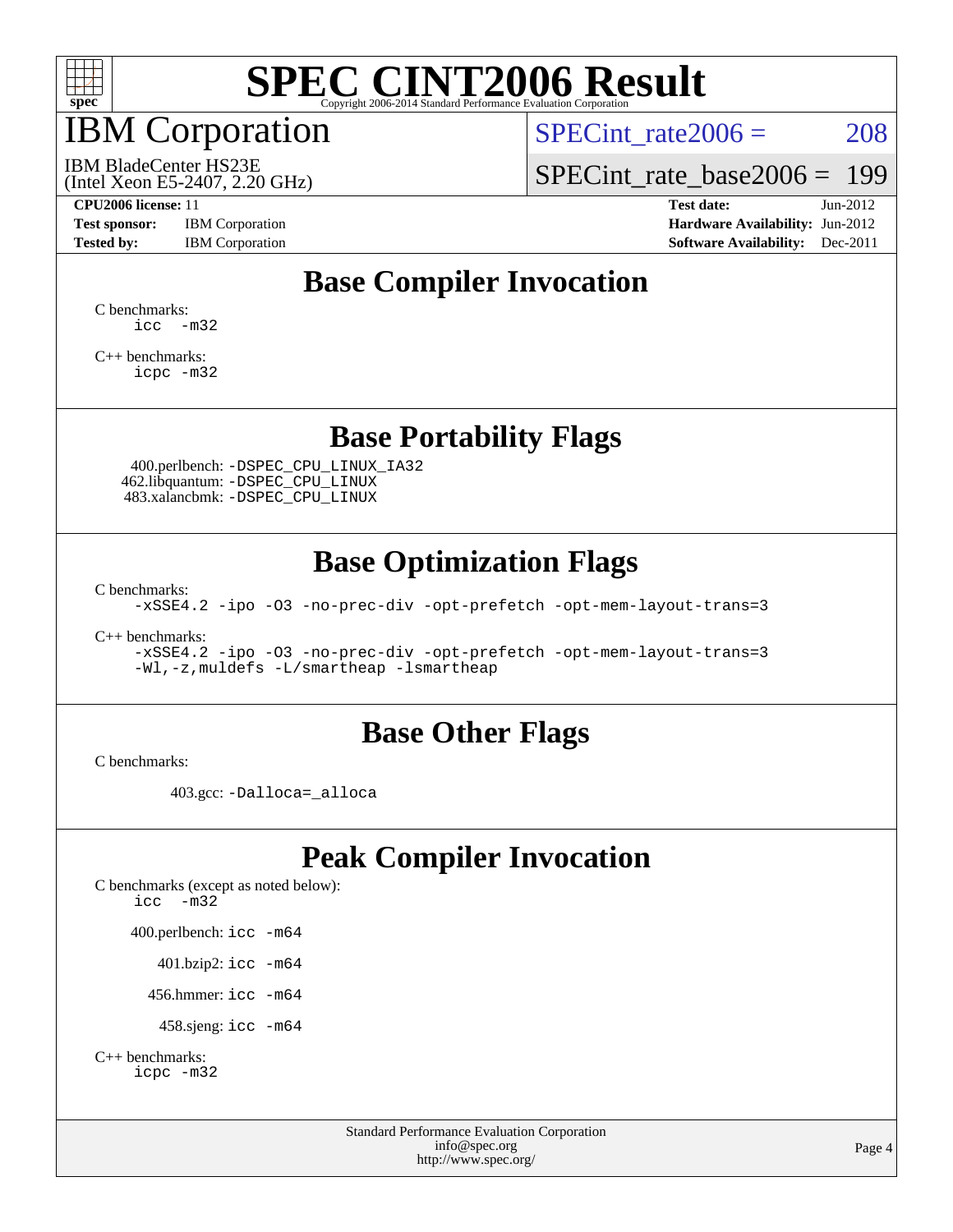

IBM Corporation

SPECint rate $2006 = 208$ 

(Intel Xeon E5-2407, 2.20 GHz) IBM BladeCenter HS23E

SPECint rate base  $2006 = 199$ 

**[Test sponsor:](http://www.spec.org/auto/cpu2006/Docs/result-fields.html#Testsponsor)** IBM Corporation **[Hardware Availability:](http://www.spec.org/auto/cpu2006/Docs/result-fields.html#HardwareAvailability)** Jun-2012

**[CPU2006 license:](http://www.spec.org/auto/cpu2006/Docs/result-fields.html#CPU2006license)** 11 **[Test date:](http://www.spec.org/auto/cpu2006/Docs/result-fields.html#Testdate)** Jun-2012 **[Tested by:](http://www.spec.org/auto/cpu2006/Docs/result-fields.html#Testedby)** IBM Corporation **IBM** Corporation **[Software Availability:](http://www.spec.org/auto/cpu2006/Docs/result-fields.html#SoftwareAvailability)** Dec-2011

### **[Peak Portability Flags](http://www.spec.org/auto/cpu2006/Docs/result-fields.html#PeakPortabilityFlags)**

 400.perlbench: [-DSPEC\\_CPU\\_LP64](http://www.spec.org/cpu2006/results/res2012q3/cpu2006-20120618-23000.flags.html#b400.perlbench_peakCPORTABILITY_DSPEC_CPU_LP64) [-DSPEC\\_CPU\\_LINUX\\_X64](http://www.spec.org/cpu2006/results/res2012q3/cpu2006-20120618-23000.flags.html#b400.perlbench_peakCPORTABILITY_DSPEC_CPU_LINUX_X64) 401.bzip2: [-DSPEC\\_CPU\\_LP64](http://www.spec.org/cpu2006/results/res2012q3/cpu2006-20120618-23000.flags.html#suite_peakCPORTABILITY401_bzip2_DSPEC_CPU_LP64) 456.hmmer: [-DSPEC\\_CPU\\_LP64](http://www.spec.org/cpu2006/results/res2012q3/cpu2006-20120618-23000.flags.html#suite_peakCPORTABILITY456_hmmer_DSPEC_CPU_LP64) 458.sjeng: [-DSPEC\\_CPU\\_LP64](http://www.spec.org/cpu2006/results/res2012q3/cpu2006-20120618-23000.flags.html#suite_peakCPORTABILITY458_sjeng_DSPEC_CPU_LP64) 462.libquantum: [-DSPEC\\_CPU\\_LINUX](http://www.spec.org/cpu2006/results/res2012q3/cpu2006-20120618-23000.flags.html#b462.libquantum_peakCPORTABILITY_DSPEC_CPU_LINUX) 483.xalancbmk: [-DSPEC\\_CPU\\_LINUX](http://www.spec.org/cpu2006/results/res2012q3/cpu2006-20120618-23000.flags.html#b483.xalancbmk_peakCXXPORTABILITY_DSPEC_CPU_LINUX)

## **[Peak Optimization Flags](http://www.spec.org/auto/cpu2006/Docs/result-fields.html#PeakOptimizationFlags)**

[C benchmarks](http://www.spec.org/auto/cpu2006/Docs/result-fields.html#Cbenchmarks):

 400.perlbench: [-xSSE4.2](http://www.spec.org/cpu2006/results/res2012q3/cpu2006-20120618-23000.flags.html#user_peakPASS2_CFLAGSPASS2_LDCFLAGS400_perlbench_f-xSSE42_f91528193cf0b216347adb8b939d4107)(pass 2) [-prof-gen](http://www.spec.org/cpu2006/results/res2012q3/cpu2006-20120618-23000.flags.html#user_peakPASS1_CFLAGSPASS1_LDCFLAGS400_perlbench_prof_gen_e43856698f6ca7b7e442dfd80e94a8fc)(pass 1) [-ipo](http://www.spec.org/cpu2006/results/res2012q3/cpu2006-20120618-23000.flags.html#user_peakPASS2_CFLAGSPASS2_LDCFLAGS400_perlbench_f-ipo)(pass 2) [-O3](http://www.spec.org/cpu2006/results/res2012q3/cpu2006-20120618-23000.flags.html#user_peakPASS2_CFLAGSPASS2_LDCFLAGS400_perlbench_f-O3)(pass 2) [-no-prec-div](http://www.spec.org/cpu2006/results/res2012q3/cpu2006-20120618-23000.flags.html#user_peakPASS2_CFLAGSPASS2_LDCFLAGS400_perlbench_f-no-prec-div)(pass 2) [-prof-use](http://www.spec.org/cpu2006/results/res2012q3/cpu2006-20120618-23000.flags.html#user_peakPASS2_CFLAGSPASS2_LDCFLAGS400_perlbench_prof_use_bccf7792157ff70d64e32fe3e1250b55)(pass 2) [-auto-ilp32](http://www.spec.org/cpu2006/results/res2012q3/cpu2006-20120618-23000.flags.html#user_peakCOPTIMIZE400_perlbench_f-auto-ilp32)  $401.bzip2: -xSSE4.2(pass 2) -prof-qen(pass 1) -ipo(pass 2)$  $401.bzip2: -xSSE4.2(pass 2) -prof-qen(pass 1) -ipo(pass 2)$  $401.bzip2: -xSSE4.2(pass 2) -prof-qen(pass 1) -ipo(pass 2)$  $401.bzip2: -xSSE4.2(pass 2) -prof-qen(pass 1) -ipo(pass 2)$  $401.bzip2: -xSSE4.2(pass 2) -prof-qen(pass 1) -ipo(pass 2)$ [-O3](http://www.spec.org/cpu2006/results/res2012q3/cpu2006-20120618-23000.flags.html#user_peakPASS2_CFLAGSPASS2_LDCFLAGS401_bzip2_f-O3)(pass 2) [-no-prec-div](http://www.spec.org/cpu2006/results/res2012q3/cpu2006-20120618-23000.flags.html#user_peakPASS2_CFLAGSPASS2_LDCFLAGS401_bzip2_f-no-prec-div)(pass 2) [-prof-use](http://www.spec.org/cpu2006/results/res2012q3/cpu2006-20120618-23000.flags.html#user_peakPASS2_CFLAGSPASS2_LDCFLAGS401_bzip2_prof_use_bccf7792157ff70d64e32fe3e1250b55)(pass 2) [-opt-prefetch](http://www.spec.org/cpu2006/results/res2012q3/cpu2006-20120618-23000.flags.html#user_peakCOPTIMIZE401_bzip2_f-opt-prefetch) [-auto-ilp32](http://www.spec.org/cpu2006/results/res2012q3/cpu2006-20120618-23000.flags.html#user_peakCOPTIMIZE401_bzip2_f-auto-ilp32) [-ansi-alias](http://www.spec.org/cpu2006/results/res2012q3/cpu2006-20120618-23000.flags.html#user_peakCOPTIMIZE401_bzip2_f-ansi-alias)  $403.\text{sec: basepeak}$  = yes 429.mcf: basepeak = yes 445.gobmk: [-xSSE4.2](http://www.spec.org/cpu2006/results/res2012q3/cpu2006-20120618-23000.flags.html#user_peakPASS2_CFLAGSPASS2_LDCFLAGS445_gobmk_f-xSSE42_f91528193cf0b216347adb8b939d4107)(pass 2) [-prof-gen](http://www.spec.org/cpu2006/results/res2012q3/cpu2006-20120618-23000.flags.html#user_peakPASS1_CFLAGSPASS1_LDCFLAGS445_gobmk_prof_gen_e43856698f6ca7b7e442dfd80e94a8fc)(pass 1) [-prof-use](http://www.spec.org/cpu2006/results/res2012q3/cpu2006-20120618-23000.flags.html#user_peakPASS2_CFLAGSPASS2_LDCFLAGS445_gobmk_prof_use_bccf7792157ff70d64e32fe3e1250b55)(pass 2) [-ansi-alias](http://www.spec.org/cpu2006/results/res2012q3/cpu2006-20120618-23000.flags.html#user_peakCOPTIMIZE445_gobmk_f-ansi-alias) [-opt-mem-layout-trans=3](http://www.spec.org/cpu2006/results/res2012q3/cpu2006-20120618-23000.flags.html#user_peakCOPTIMIZE445_gobmk_f-opt-mem-layout-trans_a7b82ad4bd7abf52556d4961a2ae94d5) 456.hmmer: [-xSSE4.2](http://www.spec.org/cpu2006/results/res2012q3/cpu2006-20120618-23000.flags.html#user_peakCOPTIMIZE456_hmmer_f-xSSE42_f91528193cf0b216347adb8b939d4107) [-ipo](http://www.spec.org/cpu2006/results/res2012q3/cpu2006-20120618-23000.flags.html#user_peakCOPTIMIZE456_hmmer_f-ipo) [-O3](http://www.spec.org/cpu2006/results/res2012q3/cpu2006-20120618-23000.flags.html#user_peakCOPTIMIZE456_hmmer_f-O3) [-no-prec-div](http://www.spec.org/cpu2006/results/res2012q3/cpu2006-20120618-23000.flags.html#user_peakCOPTIMIZE456_hmmer_f-no-prec-div) [-unroll2](http://www.spec.org/cpu2006/results/res2012q3/cpu2006-20120618-23000.flags.html#user_peakCOPTIMIZE456_hmmer_f-unroll_784dae83bebfb236979b41d2422d7ec2) [-auto-ilp32](http://www.spec.org/cpu2006/results/res2012q3/cpu2006-20120618-23000.flags.html#user_peakCOPTIMIZE456_hmmer_f-auto-ilp32) 458.sjeng: [-xSSE4.2](http://www.spec.org/cpu2006/results/res2012q3/cpu2006-20120618-23000.flags.html#user_peakPASS2_CFLAGSPASS2_LDCFLAGS458_sjeng_f-xSSE42_f91528193cf0b216347adb8b939d4107)(pass 2) [-prof-gen](http://www.spec.org/cpu2006/results/res2012q3/cpu2006-20120618-23000.flags.html#user_peakPASS1_CFLAGSPASS1_LDCFLAGS458_sjeng_prof_gen_e43856698f6ca7b7e442dfd80e94a8fc)(pass 1) [-ipo](http://www.spec.org/cpu2006/results/res2012q3/cpu2006-20120618-23000.flags.html#user_peakPASS2_CFLAGSPASS2_LDCFLAGS458_sjeng_f-ipo)(pass 2) [-O3](http://www.spec.org/cpu2006/results/res2012q3/cpu2006-20120618-23000.flags.html#user_peakPASS2_CFLAGSPASS2_LDCFLAGS458_sjeng_f-O3)(pass 2) [-no-prec-div](http://www.spec.org/cpu2006/results/res2012q3/cpu2006-20120618-23000.flags.html#user_peakPASS2_CFLAGSPASS2_LDCFLAGS458_sjeng_f-no-prec-div)(pass 2) [-prof-use](http://www.spec.org/cpu2006/results/res2012q3/cpu2006-20120618-23000.flags.html#user_peakPASS2_CFLAGSPASS2_LDCFLAGS458_sjeng_prof_use_bccf7792157ff70d64e32fe3e1250b55)(pass 2) [-unroll4](http://www.spec.org/cpu2006/results/res2012q3/cpu2006-20120618-23000.flags.html#user_peakCOPTIMIZE458_sjeng_f-unroll_4e5e4ed65b7fd20bdcd365bec371b81f) [-auto-ilp32](http://www.spec.org/cpu2006/results/res2012q3/cpu2006-20120618-23000.flags.html#user_peakCOPTIMIZE458_sjeng_f-auto-ilp32)  $462$ .libquantum: basepeak = yes 464.h264ref: [-xSSE4.2](http://www.spec.org/cpu2006/results/res2012q3/cpu2006-20120618-23000.flags.html#user_peakPASS2_CFLAGSPASS2_LDCFLAGS464_h264ref_f-xSSE42_f91528193cf0b216347adb8b939d4107)(pass 2) [-prof-gen](http://www.spec.org/cpu2006/results/res2012q3/cpu2006-20120618-23000.flags.html#user_peakPASS1_CFLAGSPASS1_LDCFLAGS464_h264ref_prof_gen_e43856698f6ca7b7e442dfd80e94a8fc)(pass 1) [-ipo](http://www.spec.org/cpu2006/results/res2012q3/cpu2006-20120618-23000.flags.html#user_peakPASS2_CFLAGSPASS2_LDCFLAGS464_h264ref_f-ipo)(pass 2) [-O3](http://www.spec.org/cpu2006/results/res2012q3/cpu2006-20120618-23000.flags.html#user_peakPASS2_CFLAGSPASS2_LDCFLAGS464_h264ref_f-O3)(pass 2) [-no-prec-div](http://www.spec.org/cpu2006/results/res2012q3/cpu2006-20120618-23000.flags.html#user_peakPASS2_CFLAGSPASS2_LDCFLAGS464_h264ref_f-no-prec-div)(pass 2) [-prof-use](http://www.spec.org/cpu2006/results/res2012q3/cpu2006-20120618-23000.flags.html#user_peakPASS2_CFLAGSPASS2_LDCFLAGS464_h264ref_prof_use_bccf7792157ff70d64e32fe3e1250b55)(pass 2) [-unroll2](http://www.spec.org/cpu2006/results/res2012q3/cpu2006-20120618-23000.flags.html#user_peakCOPTIMIZE464_h264ref_f-unroll_784dae83bebfb236979b41d2422d7ec2) [-ansi-alias](http://www.spec.org/cpu2006/results/res2012q3/cpu2006-20120618-23000.flags.html#user_peakCOPTIMIZE464_h264ref_f-ansi-alias) [C++ benchmarks:](http://www.spec.org/auto/cpu2006/Docs/result-fields.html#CXXbenchmarks) 471.omnetpp: [-xSSE4.2](http://www.spec.org/cpu2006/results/res2012q3/cpu2006-20120618-23000.flags.html#user_peakPASS2_CXXFLAGSPASS2_LDCXXFLAGS471_omnetpp_f-xSSE42_f91528193cf0b216347adb8b939d4107)(pass 2) [-prof-gen](http://www.spec.org/cpu2006/results/res2012q3/cpu2006-20120618-23000.flags.html#user_peakPASS1_CXXFLAGSPASS1_LDCXXFLAGS471_omnetpp_prof_gen_e43856698f6ca7b7e442dfd80e94a8fc)(pass 1) [-ipo](http://www.spec.org/cpu2006/results/res2012q3/cpu2006-20120618-23000.flags.html#user_peakPASS2_CXXFLAGSPASS2_LDCXXFLAGS471_omnetpp_f-ipo)(pass 2) [-O3](http://www.spec.org/cpu2006/results/res2012q3/cpu2006-20120618-23000.flags.html#user_peakPASS2_CXXFLAGSPASS2_LDCXXFLAGS471_omnetpp_f-O3)(pass 2) [-no-prec-div](http://www.spec.org/cpu2006/results/res2012q3/cpu2006-20120618-23000.flags.html#user_peakPASS2_CXXFLAGSPASS2_LDCXXFLAGS471_omnetpp_f-no-prec-div)(pass 2) [-prof-use](http://www.spec.org/cpu2006/results/res2012q3/cpu2006-20120618-23000.flags.html#user_peakPASS2_CXXFLAGSPASS2_LDCXXFLAGS471_omnetpp_prof_use_bccf7792157ff70d64e32fe3e1250b55)(pass 2) [-ansi-alias](http://www.spec.org/cpu2006/results/res2012q3/cpu2006-20120618-23000.flags.html#user_peakCXXOPTIMIZE471_omnetpp_f-ansi-alias) [-opt-ra-region-strategy=block](http://www.spec.org/cpu2006/results/res2012q3/cpu2006-20120618-23000.flags.html#user_peakCXXOPTIMIZE471_omnetpp_f-opt-ra-region-strategy_a0a37c372d03933b2a18d4af463c1f69) [-Wl,-z,muldefs](http://www.spec.org/cpu2006/results/res2012q3/cpu2006-20120618-23000.flags.html#user_peakEXTRA_LDFLAGS471_omnetpp_link_force_multiple1_74079c344b956b9658436fd1b6dd3a8a) [-L/smartheap -lsmartheap](http://www.spec.org/cpu2006/results/res2012q3/cpu2006-20120618-23000.flags.html#user_peakEXTRA_LIBS471_omnetpp_SmartHeap_7c9e394a5779e1a7fec7c221e123830c) 473.astar: basepeak = yes

Continued on next page

Standard Performance Evaluation Corporation [info@spec.org](mailto:info@spec.org) <http://www.spec.org/>